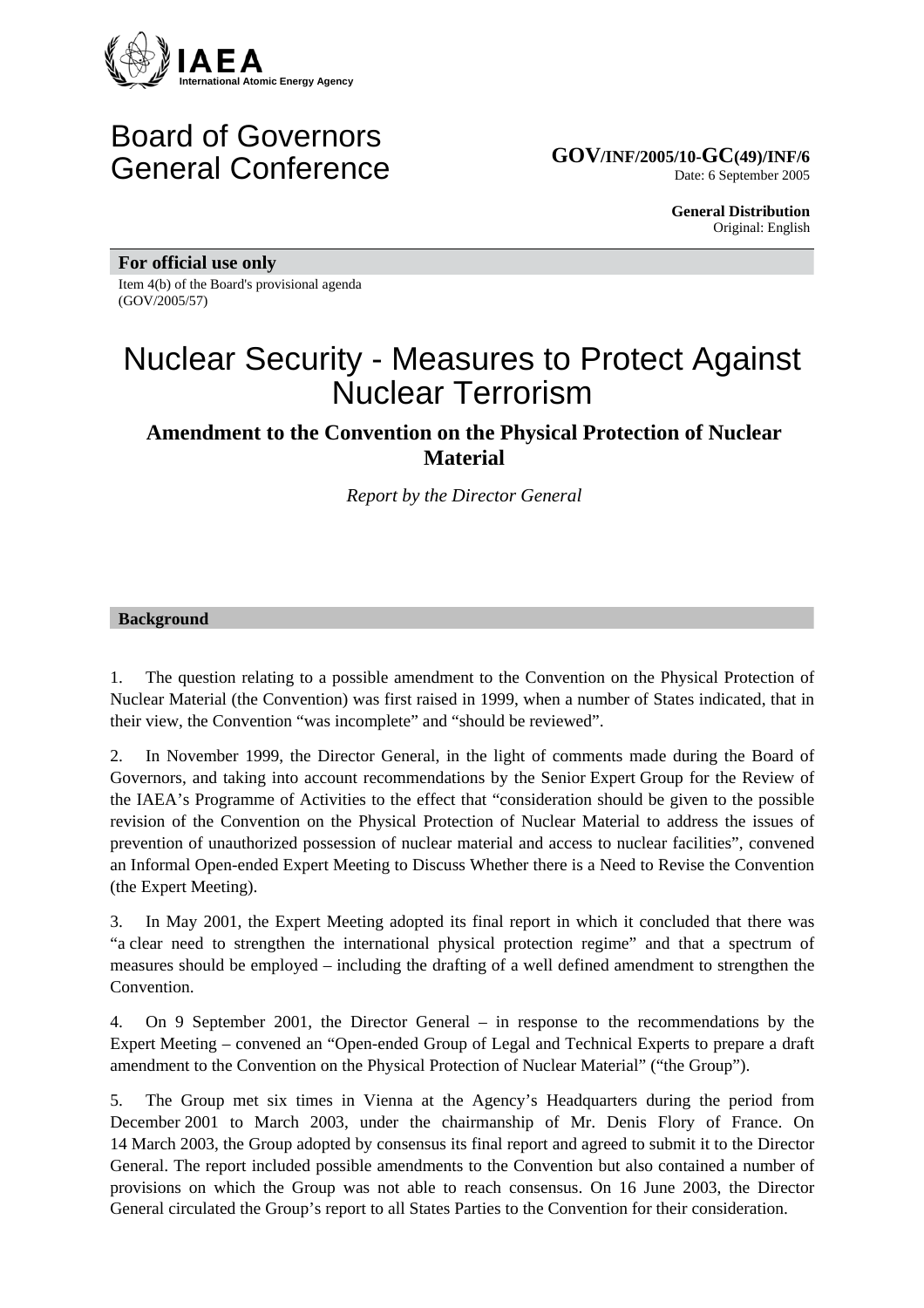6. On 5 July 2004, at the request of Austria and 24 co-sponsoring States, the Director General circulated to all States Parties proposed amendments to the Convention. At the same time, in accordance with Article 20 of the Convention, he requested confirmation from States Parties as to whether he should, as depositary, call for a Conference to consider these amendments.

7. By 19 January 2005, the Director General had received requests to convene such a Conference from the majority of the States Parties.

8. Accordingly, on 3 February 2005, the Director General, pursuant to Article 20 of the Convention, invited all States Parties to participate in a Conference to consider proposed amendments to the Convention.

### **The Amendment Conference**

9. The Conference met in Vienna at the Headquarters of the Agency from 4 to 8 July 2005. Mr. D. B. Waller, Acting Director General of the Agency, opened the Conference. The Conference elected Mr. A. J. Baer (Switzerland) as President, and Mr. R. J. K. Stratford (United States of America), Ms. P. Espinosa-Cantellano (Mexico), Mr. P. Nieuwenhuys (Belgium), Mr. A. A. Matveev (Russian Federation), Ms. T. Feroukhi (Algeria), Mr. S. K. Sharma (India), Mr. T. A. Samodra Sriwidjaja (Indonesia) and Mr. Wu Hailong (China) as Vice-Presidents. It also elected Mr. S. McIntosh (Australia) as Chairman of the Committee of the Whole, Mr. E. Gil (Spain) as Vice-Chairman of the Committee of the Whole and Mr. K. Amégan (Canada) as Chairman of the Drafting Committee. Mr. N. Singh (India) was elected as Vice-Chairman by the Drafting Committee.

10. Eighty-eight States Parties and the European Atomic Energy Community (Euratom) participated in the Conference. Eighteen States not party and three intergovernmental organizations, namely the IAEA, the United Nations, and the League of Arab States participated as observers.

11. On the basis of its deliberations, the Conference adopted by consensus, on 8 July 2005, the Amendment to the Convention. Representatives of 81 States Parties signed the Final Act of the Conference. The Final Act including the Amendment to the Convention and the Report by the Committee of the Whole is attached to the present document for the information of Member States. The summary records of the Amendment Conference will be available on the GovAtom website in all the official languages as they become available.

12. On 25 July 2005, the Director General of the Agency, as depositary, circulated a certified copy of the Amendment to the Convention to all States Parties and Euratom. The Amendment requires no signature but is subject only to ratification, acceptance, or approval. It will enter into force in accordance with paragraph 2 of Article 20 of the Convention, which reads:

"2. The amendment shall enter into force for each State Party that deposits its instrument of ratification, acceptance or approval of the amendment on the thirtieth day after the date on which two thirds of the States Parties have deposited their instruments of ratification, acceptance or approval with the depositary. Thereafter, the amendment shall enter into force for any other State Party on the day on which that State Party deposits its instrument of ratification, acceptance or approval of the amendment."

13. At the same time, Governments were invited to deposit with the Director General of the Agency, at their earliest convenience, their instruments of ratification, acceptance or approval of the Amendment to the Convention.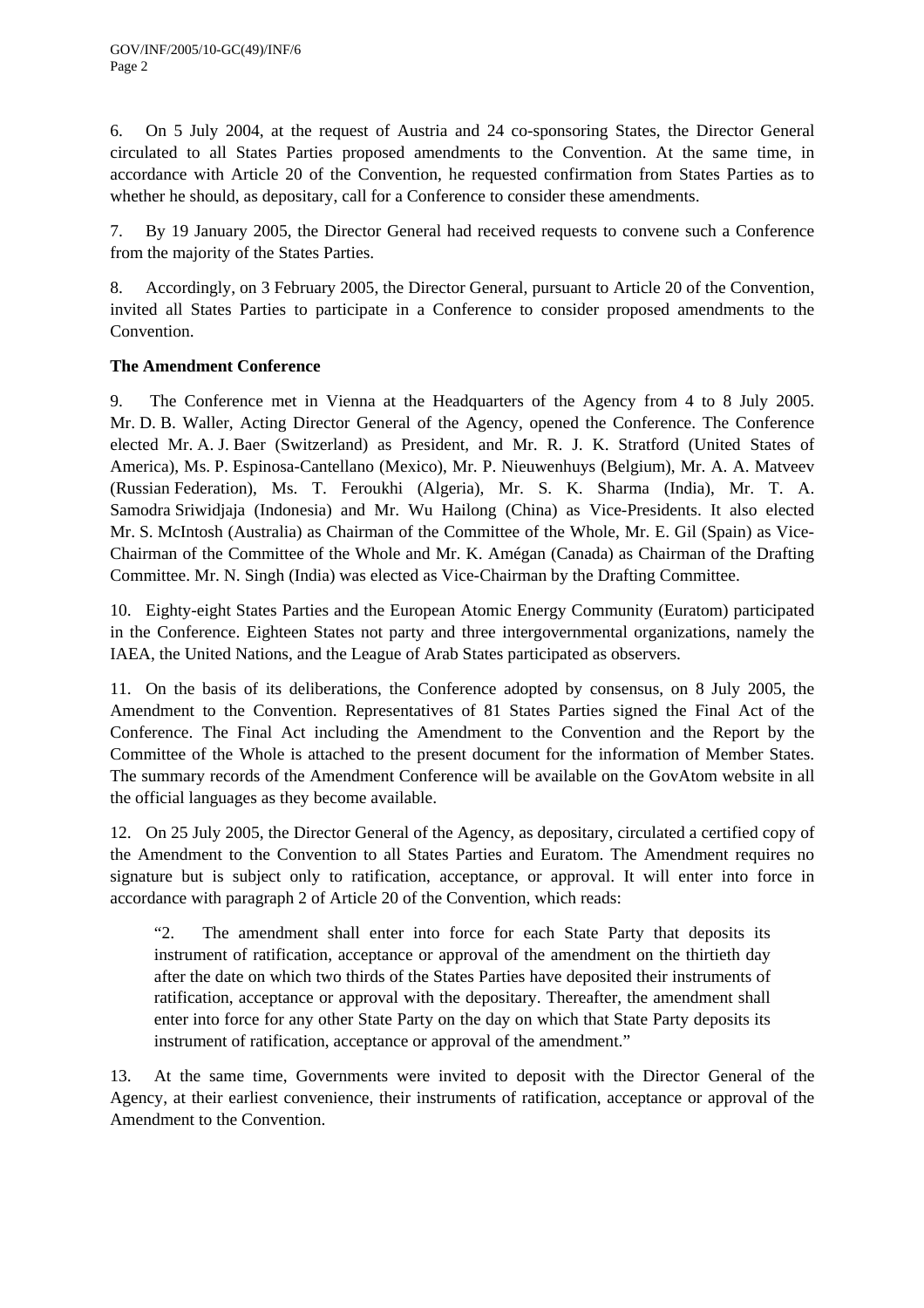# **FINAL ACT**

1. At the request of Austria and 24 co-sponsoring States, the Director General of the International Atomic Energy Agency (IAEA) circulated to all States Parties on 5 July 2004 proposed amendments to the Convention on the Physical Protection of Nuclear Material ("the Convention"). At the same time, the Director General requested confirmation as to whether he should, as depositary, call for a diplomatic conference to consider the proposed amendments. By 19 January 2005 the Director General had received requests to convene a conference to consider the proposed amendments from 55 States Parties, which represented the majority of States Parties to the Convention. Accordingly, pursuant to paragraph 1 of Article 20 of the Convention, on 3 February 2005 the Director General invited all States Parties to attend such a conference.

2. The Conference met in Vienna at the Headquarters of the IAEA from 4 to 8 July 2005.

3. Representatives of the following 88 States Parties and of one organization party to the Convention participated in the Conference: Albania, Algeria, Argentina, Armenia, Australia, Austria, Azerbaijan, Belarus, Belgium, Bolivia, Bosnia and Herzegovina, Brazil, Bulgaria, Burkina Faso, Cameroon, Canada, Chile, China, Colombia, Croatia, Cuba, Cyprus, Czech Republic, Denmark, Ecuador, Estonia, Finland, France, Germany, Greece, Guatemala, Honduras, Hungary, Iceland, India, Indonesia, Ireland, Israel, Italy, Japan, Kenya, Korea Republic of, Kuwait, Latvia, Lebanon, Libyan Arab Jamahiriya, Liechtenstein, Lithuania, Luxembourg, Madagascar, Mali, Malta, Mexico, Monaco, Mongolia, Morocco, Mozambique, Namibia, Netherlands, New Zealand, Nicaragua, Norway, Oman, Pakistan, Paraguay, Peru, Philippines, Poland, Portugal, Republic of Moldova, Romania, Russian Federation, Senegal, Serbia and Montenegro, Slovakia, Slovenia, Spain, Sudan, Sweden, Switzerland, The Former Yugoslav Republic of Macedonia, Tunisia, Turkey, Turkmenistan, Ukraine, United Kingdom of Great Britain and Northern Ireland, United States of America, Uruguay and the European Atomic Energy Community (EURATOM).

4. Representatives of the following States and intergovernmental organizations participated in the Conference as observers: Cambodia, Egypt, Ethiopia, Haiti, Iran, Iraq, Jordan, Kazakhstan, Malaysia, Myanmar, Nigeria, Saudi Arabia, South Africa, Syrian Arab Republic, Venezuela, Yemen, Zambia, Zimbabwe, the United Nations, the IAEA and the League of Arab States.

5. The Conference was formally opened by Mr. David Waller, Acting Director General of the IAEA, who served as the Secretary-General of the Conference. Mr. Waller also addressed the Conference.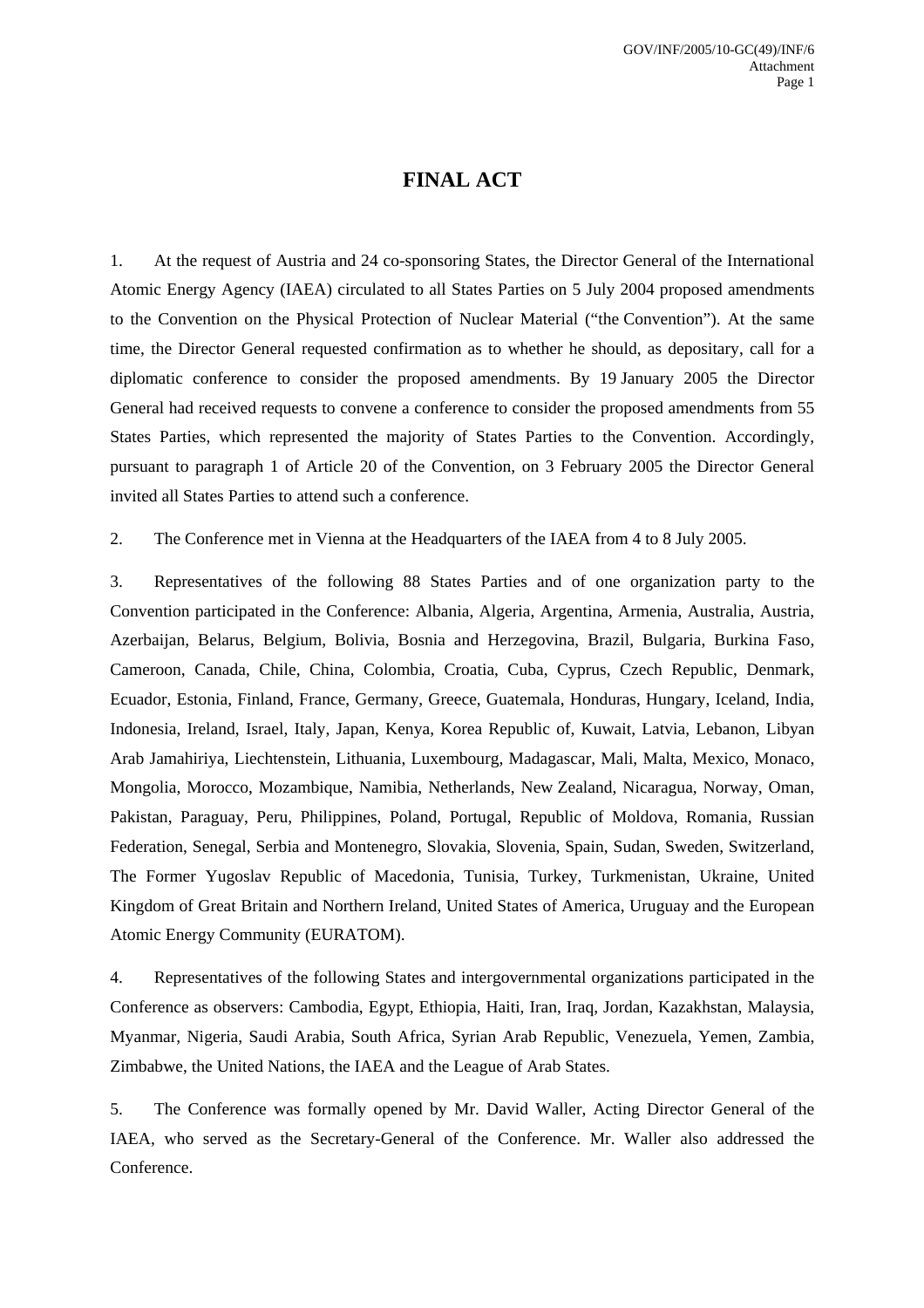6. The Conference elected Mr. A. J. Baer (Switzerland) as President, and Mr. R. J. K. Stratford (United States of America), Ms. P. Espinosa-Cantellano (Mexico), Mr. P. Nieuwenhuys (Belgium), Mr. A. A. Matveev (Russian Federation), Ms. T. Feroukhi (Algeria), Mr. S. K. Sharma (India), Mr. T. A. Samodra Sriwidjaja (Indonesia) and Mr. Wu Hailong (China) as Vice-Presidents.

7. The Conference established a Committee of the Whole consisting of all States Parties, and one organization party to the Convention, that participated in the Conference. The Conference elected Mr. S. McIntosh (Australia) as Chairman of the Committee of the Whole, and Mr. E. Gil (Spain) as Vice-Chairman.

8. The Conference established a Drafting Committee composed of representatives of the following States Parties: Algeria, Argentina, Australia, Belarus, Brazil, Canada, China, France, India, Israel, Japan, Mexico, Netherlands, Russian Federation, Spain, Sweden, United Kingdom of Great Britain and Northern Ireland and United States of America. The Conference elected Mr. K. Amégan (Canada) as Chairman of the Drafting Committee. Mr. N. Singh (India) was elected as Vice-Chairman by the Drafting Committee.

9. The Conference had before it as the basis for its discussions the following documents: the Basic Proposal (Document CPPNM/AC/L.1/1) and the proposal contained in Document CPPNM/AC/L.1/2. At its first meeting, the Conference decided to incorporate the latter proposal into the Basic Proposal to form a revised Basic Proposal (CPPNM/AC/L.1/1/Rev.1).

10. On the basis of its deliberations, the Conference adopted on 8 July 2005 the Amendment to the Convention, which is attached to this Final Act. The Amendment was adopted at the Conference by consensus and will be circulated by the depositary to all States Parties and EURATOM. The Amendment is subject to ratification, acceptance, or approval, and will enter into force, in accordance with paragraph 2 of Article 20 of the Convention.

11. The Conference decided to attach the Report of the Committee of the Whole without its attachments to this Final Act.

12. The Conference adopted this Final Act. The original of this Final Act, of which the Arabic, Chinese, English, French, Russian and Spanish texts are equally authentic, is deposited with the Director General of the IAEA.

IN WITNESS WHEREOF the undersigned have affixed their signatures to this Final Act.

DONE at Vienna this 8 July 2005.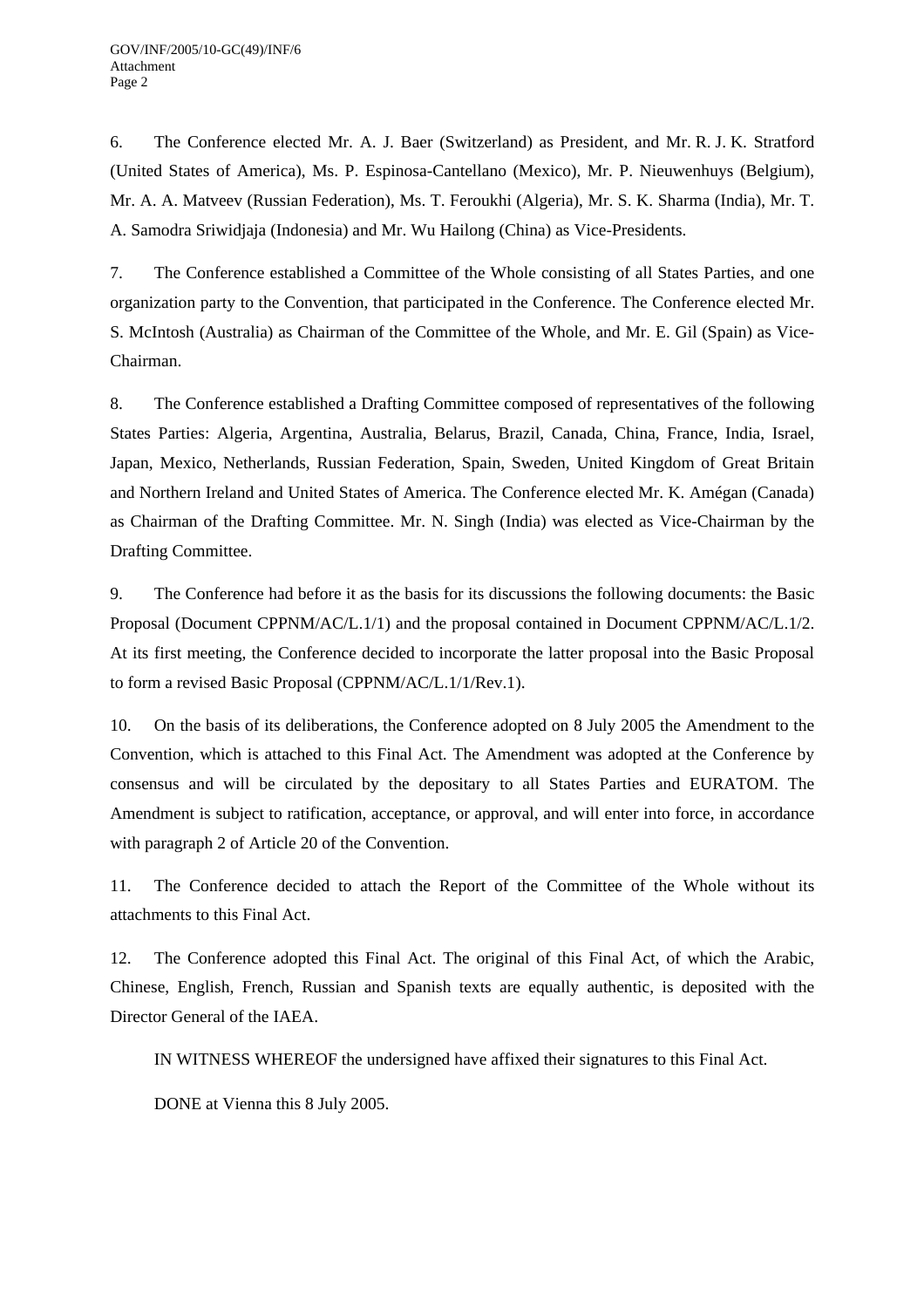#### **Amendment to the Convention on the Physical Protection of Nuclear Material**

1. The Title of the Convention on the Physical Protection of Nuclear Material adopted on 26 October 1979 (hereinafter referred to as "the Convention") is replaced by the following title:

CONVENTION ON THE PHYSICAL PROTECTION OF NUCLEAR MATERIAL AND NUCLEAR FACILITIES

2. The Preamble of the Convention is replaced by the following text: THE STATES PARTIES TO THIS CONVENTION,

 RECOGNIZING the right of all States to develop and apply nuclear energy for peaceful purposes and their legitimate interests in the potential benefits to be derived from the peaceful application of nuclear energy,

 CONVINCED of the need to facilitate international co-operation and the transfer of nuclear technology for the peaceful application of nuclear energy,

 BEARING IN MIND that physical protection is of vital importance for the protection of public health, safety, the environment and national and international security,

 HAVING IN MIND the purposes and principles of the Charter of the United Nations concerning the maintenance of international peace and security and the promotion of goodneighbourliness and friendly relations and co-operation among States,

 CONSIDERING that under the terms of paragraph 4 of Article 2 of the Charter of the United Nations, "All members shall refrain in their international relations from the threat or use of force against the territorial integrity or political independence of any state, or in any other manner inconsistent with the Purposes of the United Nations,"

 RECALLING the Declaration on Measures to Eliminate International Terrorism, annexed to General Assembly resolution 49/60 of 9 December 1994,

 DESIRING to avert the potential dangers posed by illicit trafficking, the unlawful taking and use of nuclear material and the sabotage of nuclear material and nuclear facilities, and noting that physical protection against such acts has become a matter of increased national and international concern,

 DEEPLY CONCERNED by the worldwide escalation of acts of terrorism in all its forms and manifestations, and by the threats posed by international terrorism and organized crime,

 BELIEVING that physical protection plays an important role in supporting nuclear nonproliferation and counter-terrorism objectives,

 DESIRING through this Convention to contribute to strengthening worldwide the physical protection of nuclear material and nuclear facilities used for peaceful purposes,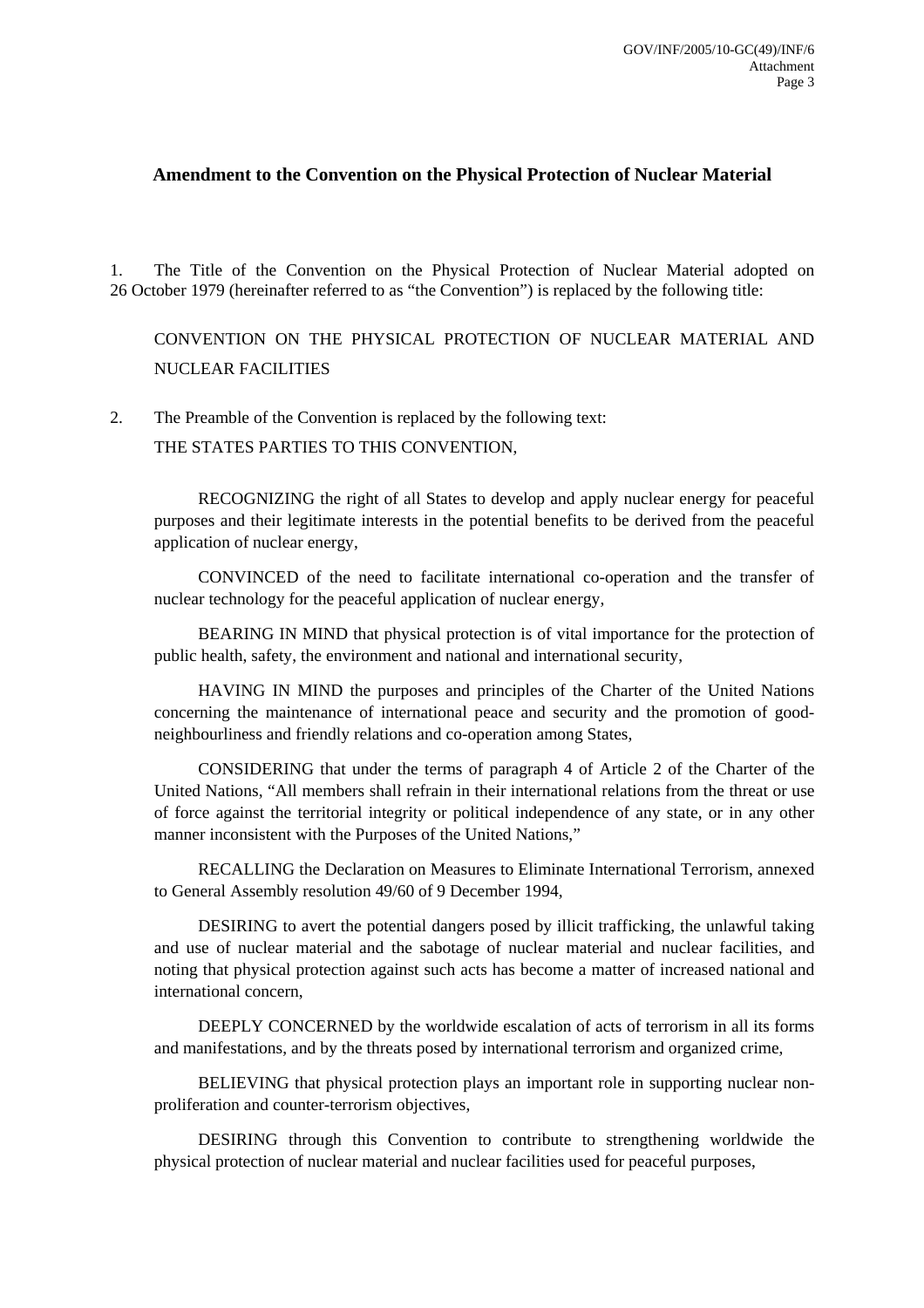CONVINCED that offences relating to nuclear material and nuclear facilities are a matter of grave concern and that there is an urgent need to adopt appropriate and effective measures, or to strengthen existing measures, to ensure the prevention, detection and punishment of such offences,

 DESIRING to strengthen further international co-operation to establish, in conformity with the national law of each State Party and with this Convention, effective measures for the physical protection of nuclear material and nuclear facilities,

 CONVINCED that this Convention should complement the safe use, storage and transport of nuclear material and the safe operation of nuclear facilities,

 RECOGNIZING that there are internationally formulated physical protection recommendations that are updated from time to time which can provide guidance on contemporary means of achieving effective levels of physical protection,

 RECOGNIZING also that effective physical protection of nuclear material and nuclear facilities used for military purposes is a responsibility of the State possessing such nuclear material and nuclear facilities, and understanding that such material and facilities are and will continue to be accorded stringent physical protection,

HAVE AGREED as follows:

- 3. In Article 1 of the Convention, after paragraph (c), two new paragraphs are added as follows:
	- (d) "nuclear facility" means a facility (including associated buildings and equipment) in which nuclear material is produced, processed, used, handled, stored or disposed of, if damage to or interference with such facility could lead to the release of significant amounts of radiation or radioactive material;
	- (e) "sabotage" means any deliberate act directed against a nuclear facility or nuclear material in use, storage or transport which could directly or indirectly endanger the health and safety of personnel, the public or the environment by exposure to radiation or release of radioactive substances.
- 4. After Article 1 of the Convention**,** a new Article 1A is added as follows:

#### Article 1A

The purposes of this Convention are to achieve and maintain worldwide effective physical protection of nuclear material used for peaceful purposes and of nuclear facilities used for peaceful purposes; to prevent and combat offences relating to such material and facilities worldwide; as well as to facilitate co-operation among States Parties to those ends.

5. Article 2 of the Convention is replaced by the following text:

1. This Convention shall apply to nuclear material used for peaceful purposes in use, storage and transport and to nuclear facilities used for peaceful purposes, provided, however, that articles 3 and 4 and paragraph 4 of article 5 of this Convention shall only apply to such nuclear material while in international nuclear transport**.**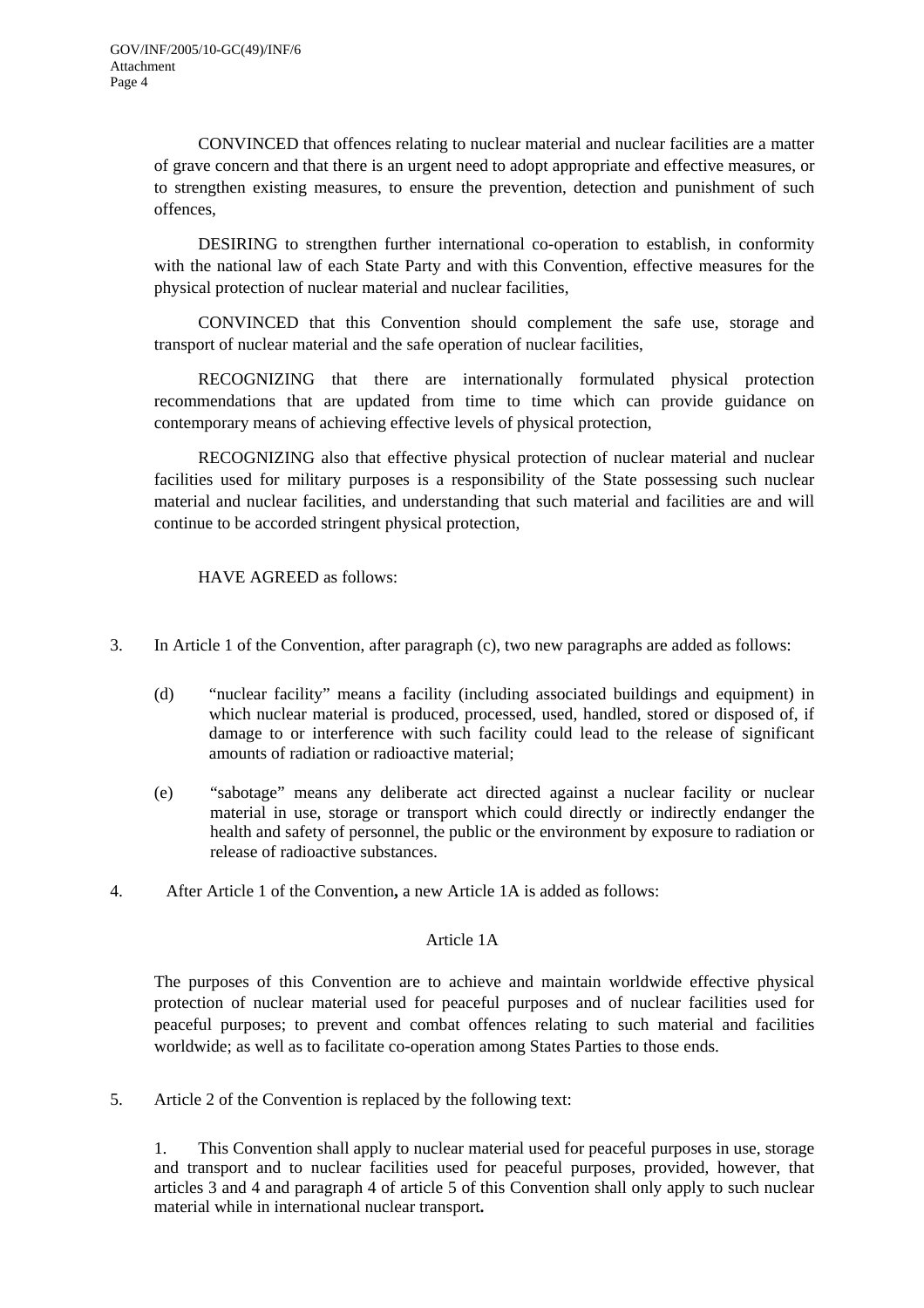2. The responsibility for the establishment, implementation and maintenance of a physical protection regime within a State Party rests entirely with that State.

3. Apart from the commitments expressly undertaken by States Parties under this Convention, nothing in this Convention shall be interpreted as affecting the sovereign rights of a State.

4. (a) Nothing in this Convention shall affect other rights, obligations and responsibilities of States Parties under international law, in particular the purposes and principles of the Charter of the United Nations and international humanitarian law.

 (b) The activities of armed forces during an armed conflict, as those terms are understood under international humanitarian law, which are governed by that law, are not governed by this Convention, and the activities undertaken by the military forces of a State in the exercise of their official duties, inasmuch as they are governed by other rules of international law, are not governed by this Convention.

 (c) Nothing in this Convention shall be construed as a lawful authorization to use or threaten to use force against nuclear material or nuclear facilities used for peaceful purposes.

 (d) Nothing in this Convention condones or makes lawful otherwise unlawful acts, nor precludes prosecution under other laws.

5. This Convention shall not apply to nuclear material used or retained for military purposes or to a nuclear facility containing such material.

6. After Article 2 of the Convention**,** a new Article 2A is added as follows:

#### Article 2A

1. Each State Party shall establish, implement and maintain an appropriate physical protection regime applicable to nuclear material and nuclear facilities under its jurisdiction, with the aim of:

- (a) protecting against theft and other unlawful taking of nuclear material in use, storage and transport;
- (b) ensuring the implementation of rapid and comprehensive measures to locate and, where appropriate, recover missing or stolen nuclear material; when the material is located outside its territory, that State Party shall act in accordance with article 5;
- (c) protecting nuclear material and nuclear facilities against sabotage; and
- (d) mitigating or minimizing the radiological consequences of sabotage.
- 2. In implementing paragraph 1, each State Party shall:
	- (a) establish and maintain a legislative and regulatory framework to govern physical protection;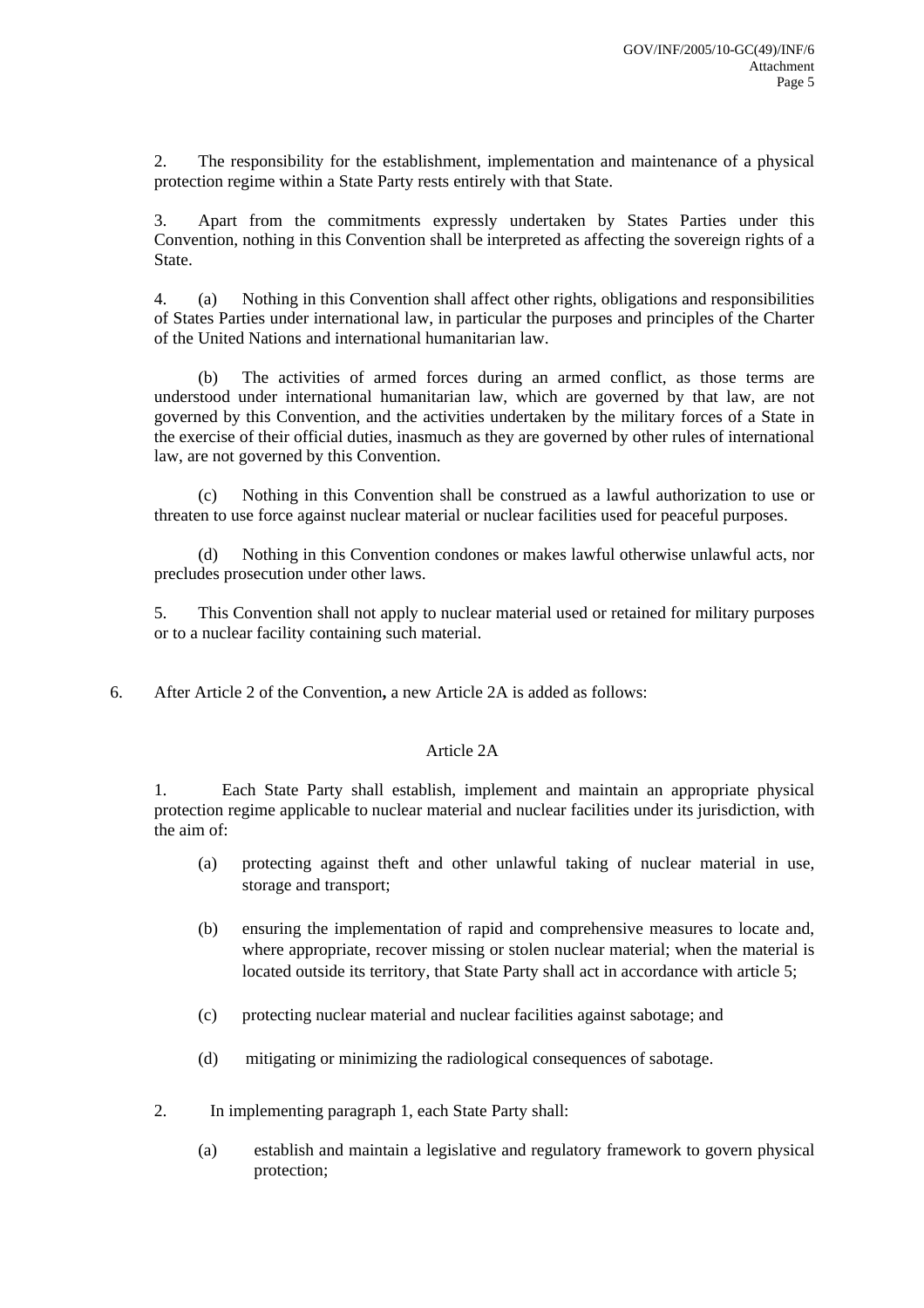- (b) establish or designate a competent authority or authorities responsible for the implementation of the legislative and regulatory framework; and
- (c) take other appropriate measures necessary for the physical protection of nuclear material and nuclear facilities.

3. In implementing the obligations under paragraphs 1 and 2, each State Party shall, without prejudice to any other provisions of this Convention, apply insofar as is reasonable and practicable the following Fundamental Principles of Physical Protection of Nuclear Material and Nuclear Facilities.

#### **FUNDAMENTAL PRINCIPLE A:** *Responsibility of the State*

The responsibility for the establishment, implementation and maintenance of a physical protection regime within a State rests entirely with that State.

#### **FUNDAMENTAL PRINCIPLE B:** *Responsibilities During International Transport*

The responsibility of a State for ensuring that nuclear material is adequately protected extends to the international transport thereof, until that responsibility is properly transferred to another State, as appropriate.

#### **FUNDAMENTAL PRINCIPLE C:** *Legislative and Regulatory Framework*

The State is responsible for establishing and maintaining a legislative and regulatory framework to govern physical protection. This framework should provide for the establishment of applicable physical protection requirements and include a system of evaluation and licensing or other procedures to grant authorization. This framework should include a system of inspection of nuclear facilities and transport to verify compliance with applicable requirements and conditions of the license or other authorizing document, and to establish a means to enforce applicable requirements and conditions, including effective sanctions.

#### **FUNDAMENTAL PRINCIPLE D:** *Competent Authority*

The State should establish or designate a competent authority which is responsible for the implementation of the legislative and regulatory framework, and is provided with adequate authority, competence and financial and human resources to fulfill its assigned responsibilities. The State should take steps to ensure an effective independence between the functions of the State's competent authority and those of any other body in charge of the promotion or utilization of nuclear energy.

#### **FUNDAMENTAL PRINCIPLE E:** *Responsibility of the License Holders*

The responsibilities for implementing the various elements of physical protection within a State should be clearly identified. The State should ensure that the prime responsibility for the implementation of physical protection of nuclear material or of nuclear facilities rests with the holders of the relevant licenses or of other authorizing documents (e.g., operators or shippers).

#### **FUNDAMENTAL PRINCIPLE F:** *Security Culture*

All organizations involved in implementing physical protection should give due priority to the security culture, to its development and maintenance necessary to ensure its effective implementation in the entire organization.

#### **FUNDAMENTAL PRINCIPLE G:** *Threat*

The State's physical protection should be based on the State's current evaluation of the threat.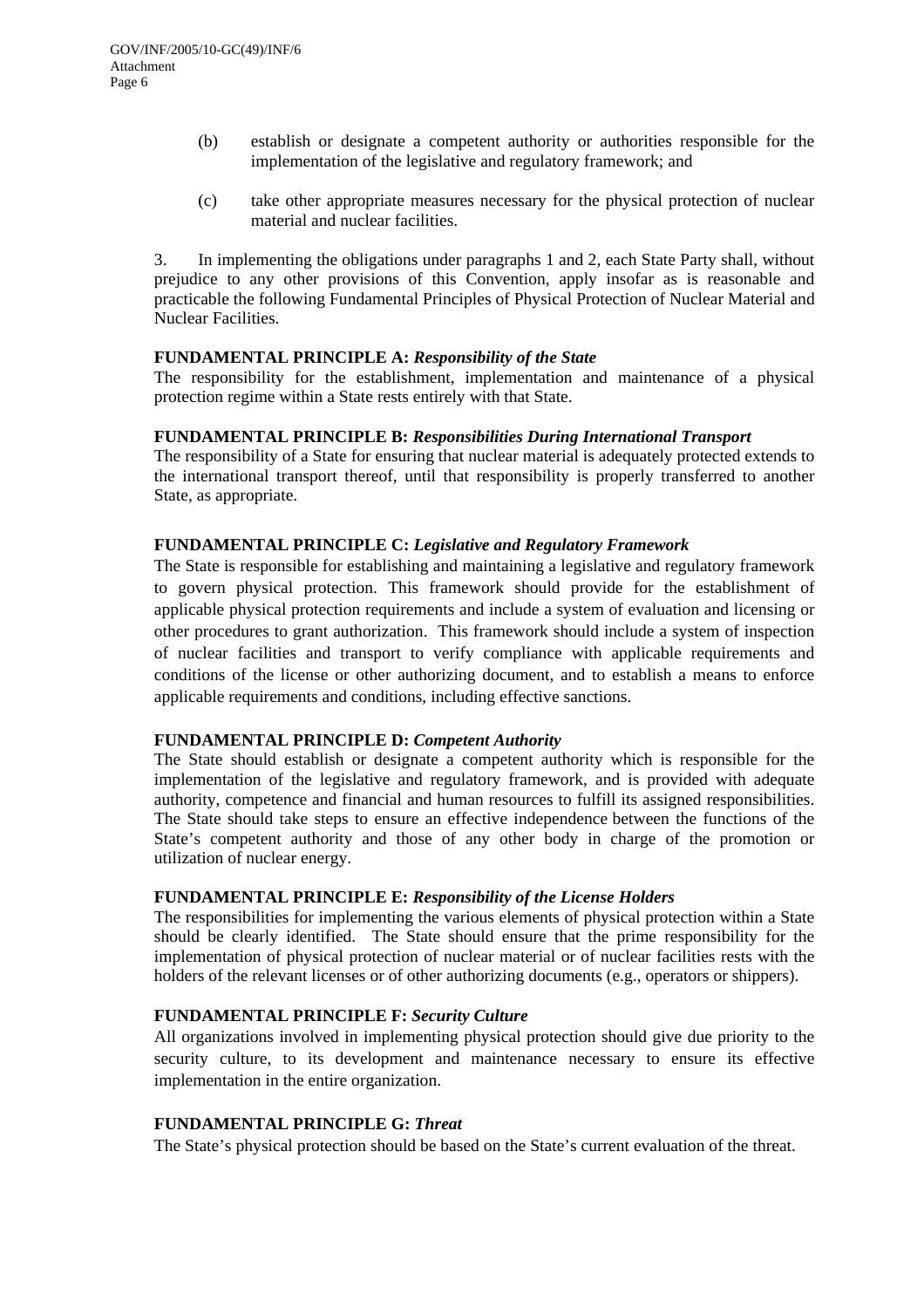#### **FUNDAMENTAL PRINCIPLE H:** *Graded Approach*

Physical protection requirements should be based on a graded approach, taking into account the current evaluation of the threat, the relative attractiveness, the nature of the material and potential consequences associated with the unauthorized removal of nuclear material and with the sabotage against nuclear material or nuclear facilities.

#### **FUNDAMENTAL PRINCIPLE I:** *Defence in Depth*

The State's requirements for physical protection should reflect a concept of several layers and methods of protection (structural or other technical, personnel and organizational) that have to be overcome or circumvented by an adversary in order to achieve his objectives.

#### **FUNDAMENTAL PRINCIPLE J:** *Quality Assurance*

A quality assurance policy and quality assurance programmes should be established and implemented with a view to providing confidence that specified requirements for all activities important to physical protection are satisfied.

#### **FUNDAMENTAL PRINCIPLE K:** *Contingency Plans*

Contingency (emergency) plans to respond to unauthorized removal of nuclear material or sabotage of nuclear facilities or nuclear material, or attempts thereof, should be prepared and appropriately exercised by all license holders and authorities concerned.

#### **FUNDAMENTAL PRINCIPLE L:** *Confidentiality*

The State should establish requirements for protecting the confidentiality of information, the unauthorized disclosure of which could compromise the physical protection of nuclear material and nuclear facilities.

4. (a) The provisions of this article shall not apply to any nuclear material which the State Party reasonably decides does not need to be subject to the physical protection regime established pursuant to paragraph 1, taking into account the nature of the material, its quantity and relative attractiveness and the potential radiological and other consequences associated with any unauthorized act directed against it and the current evaluation of the threat against it.

 (b) Nuclear material which is not subject to the provisions of this article pursuant to subparagraph (a) should be protected in accordance with prudent management practice.

7. Article 5 of the Convention is replaced by the following text:

1. States Parties shall identify and make known to each other directly or through the International Atomic Energy Agency their point of contact in relation to matters within the scope of this Convention.

2. In the case of theft, robbery or any other unlawful taking of nuclear material or credible threat thereof, States Parties shall, in accordance with their national law, provide co-operation and assistance to the maximum feasible extent in the recovery and protection of such material to any State that so requests. In particular:

(a) a State Party shall take appropriate steps to inform as soon as possible other States, which appear to it to be concerned, of any theft, robbery or other unlawful taking of nuclear material or credible threat thereof, and to inform, where appropriate, the International Atomic Energy Agency and other relevant international organizations;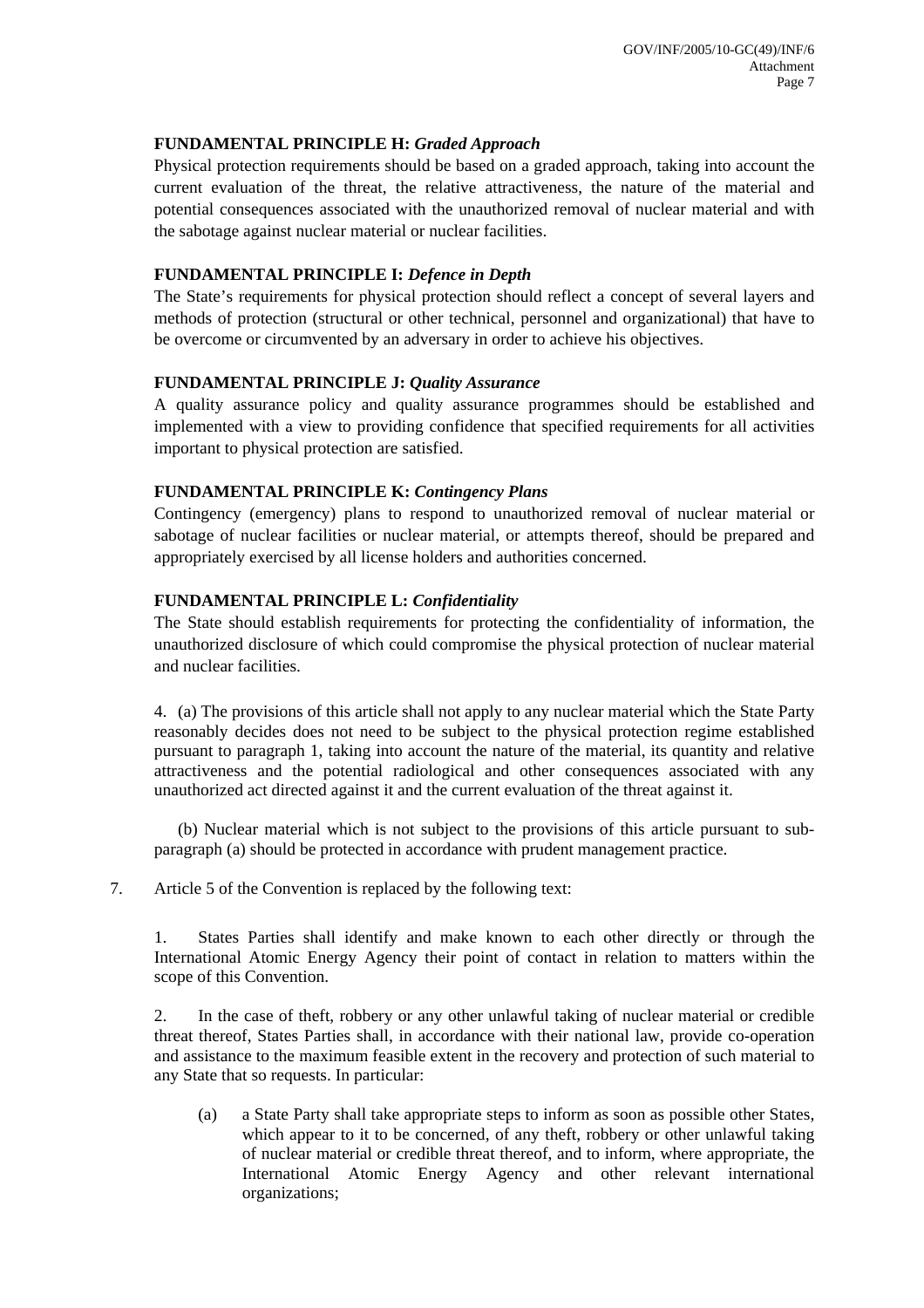- (b) in doing so, as appropriate, the States Parties concerned shall exchange information with each other, the International Atomic Energy Agency and other relevant international organizations with a view to protecting threatened nuclear material, verifying the integrity of the shipping container or recovering unlawfully taken nuclear material and shall:
	- (i) co-ordinate their efforts through diplomatic and other agreed channels;
	- (ii) render assistance, if requested;
	- (iii) ensure the return of recovered nuclear material stolen or missing as a consequence of the above-mentioned events.

The means of implementation of this co-operation shall be determined by the States Parties concerned.

3. In the case of a credible threat of sabotage of nuclear material or a nuclear facility or in the case of sabotage thereof, States Parties shall, to the maximum feasible extent, in accordance with their national law and consistent with their relevant obligations under international law, cooperate as follows:

- (a) if a State Party has knowledge of a credible threat of sabotage of nuclear material or a nuclear facility in another State, the former shall decide on appropriate steps to be taken in order to inform that State as soon as possible and, where appropriate, the International Atomic Energy Agency and other relevant international organizations of that threat, with a view to preventing the sabotage;
- (b) in the case of sabotage of nuclear material or a nuclear facility in a State Party and if in its view other States are likely to be radiologically affected, the former, without prejudice to its other obligations under international law, shall take appropriate steps to inform as soon as possible the State or the States which are likely to be radiologically affected and to inform, where appropriate, the International Atomic Energy Agency and other relevant international organizations, with a view to minimizing or mitigating the radiological consequences thereof;
- (c) if in the context of sub-paragraphs (a) and (b), a State Party requests assistance, each State Party to which a request for assistance is directed shall promptly decide and notify the requesting State Party, directly or through the International Atomic Energy Agency, whether it is in a position to render the assistance requested and the scope and terms of the assistance that may be rendered;
- (d) co-ordination of the co-operation under sub-paragraphs (a) to (c) shall be through diplomatic or other agreed channels. The means of implementation of this cooperation shall be determined bilaterally or multilaterally by the States Parties concerned.

4. States Parties shall co-operate and consult, as appropriate, with each other directly or through the International Atomic Energy Agency and other relevant international organizations, with a view to obtaining guidance on the design, maintenance and improvement of systems of physical protection of nuclear material in international transport.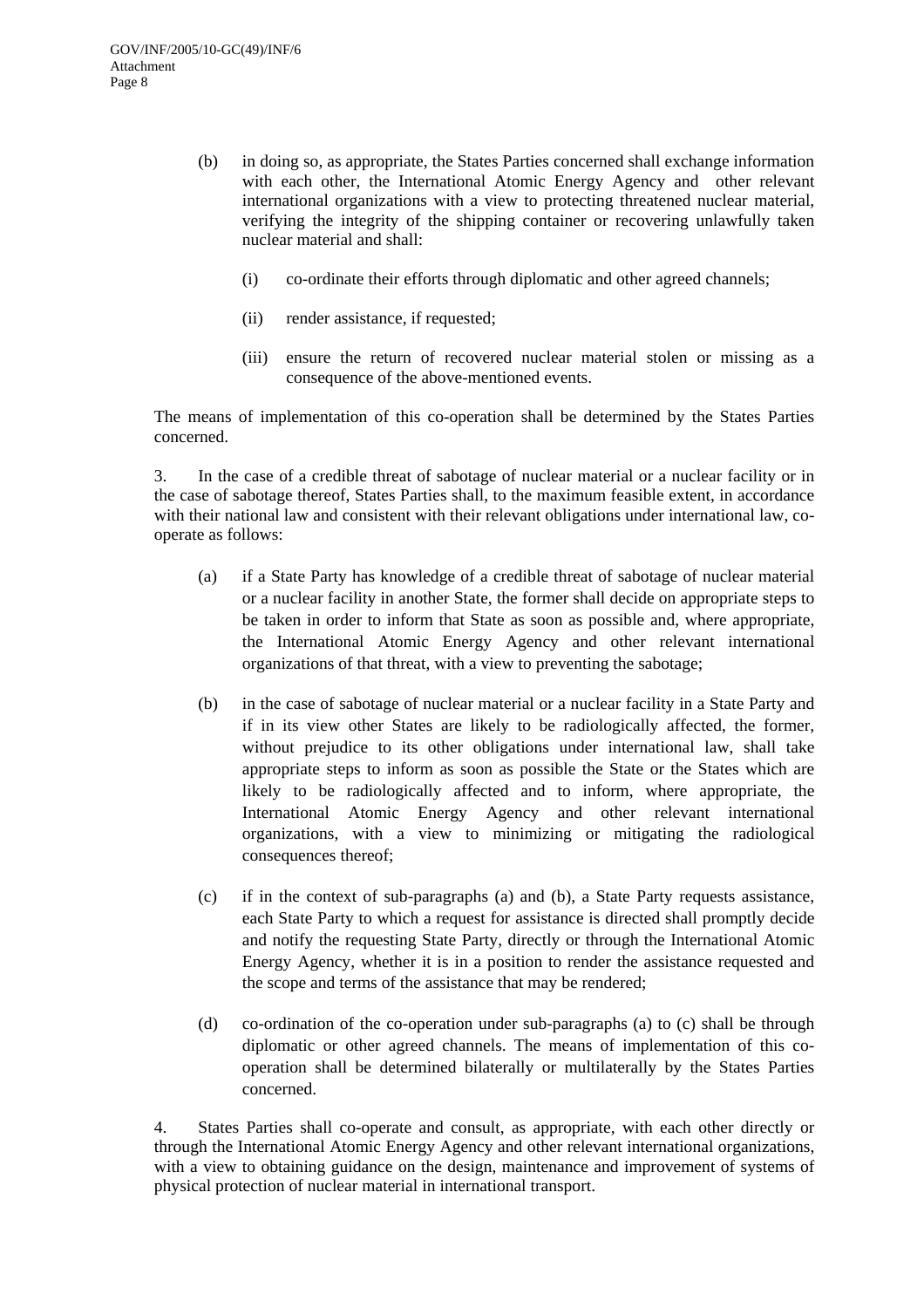5. A State Party may consult and co-operate, as appropriate, with other States Parties directly or through the International Atomic Energy Agency and other relevant international organizations, with a view to obtaining their guidance on the design, maintenance and improvement of its national system of physical protection of nuclear material in domestic use, storage and transport and of nuclear facilities.

8. Article 6 of the Convention is replaced by the following text:

1. States Parties shall take appropriate measures consistent with their national law to protect the confidentiality of any information which they receive in confidence by virtue of the provisions of this Convention from another State Party or through participation in an activity carried out for the implementation of this Convention. If States Parties provide information to international organizations or to States that are not parties to this Convention in confidence, steps shall be taken to ensure that the confidentiality of such information is protected. A State Party that has received information in confidence from another State Party may provide this information to third parties only with the consent of that other State Party.

2. States Parties shall not be required by this Convention to provide any information which they are not permitted to communicate pursuant to national law or which would jeopardize the security of the State concerned or the physical protection of nuclear material or nuclear facilities.

- 9. Paragraph 1 of Article 7 of the Convention is replaced by the following text:
	- 1. The intentional commission of:
	- (a) an act without lawful authority which constitutes the receipt, possession, use, transfer, alteration, disposal or dispersal of nuclear material and which causes or is likely to cause death or serious injury to any person or substantial damage to property or to the environment;
	- (b) a theft or robbery of nuclear material;
	- (c) an embezzlement or fraudulent obtaining of nuclear material;
	- (d) an act which constitutes the carrying, sending, or moving of nuclear material into or out of a State without lawful authority;
	- (e) an act directed against a nuclear facility, or an act interfering with the operation of a nuclear facility, where the offender intentionally causes, or where he knows that the act is likely to cause, death or serious injury to any person or substantial damage to property or to the environment by exposure to radiation or release of radioactive substances, unless the act is undertaken in conformity with the national law of the State Party in the territory of which the nuclear facility is situated;
	- (f) an act constituting a demand for nuclear material by threat or use of force or by any other form of intimidation;
	- (g) a threat:
		- (i) to use nuclear material to cause death or serious injury to any person or substantial damage to property or to the environment or to commit the offence described in sub-paragraph (e), or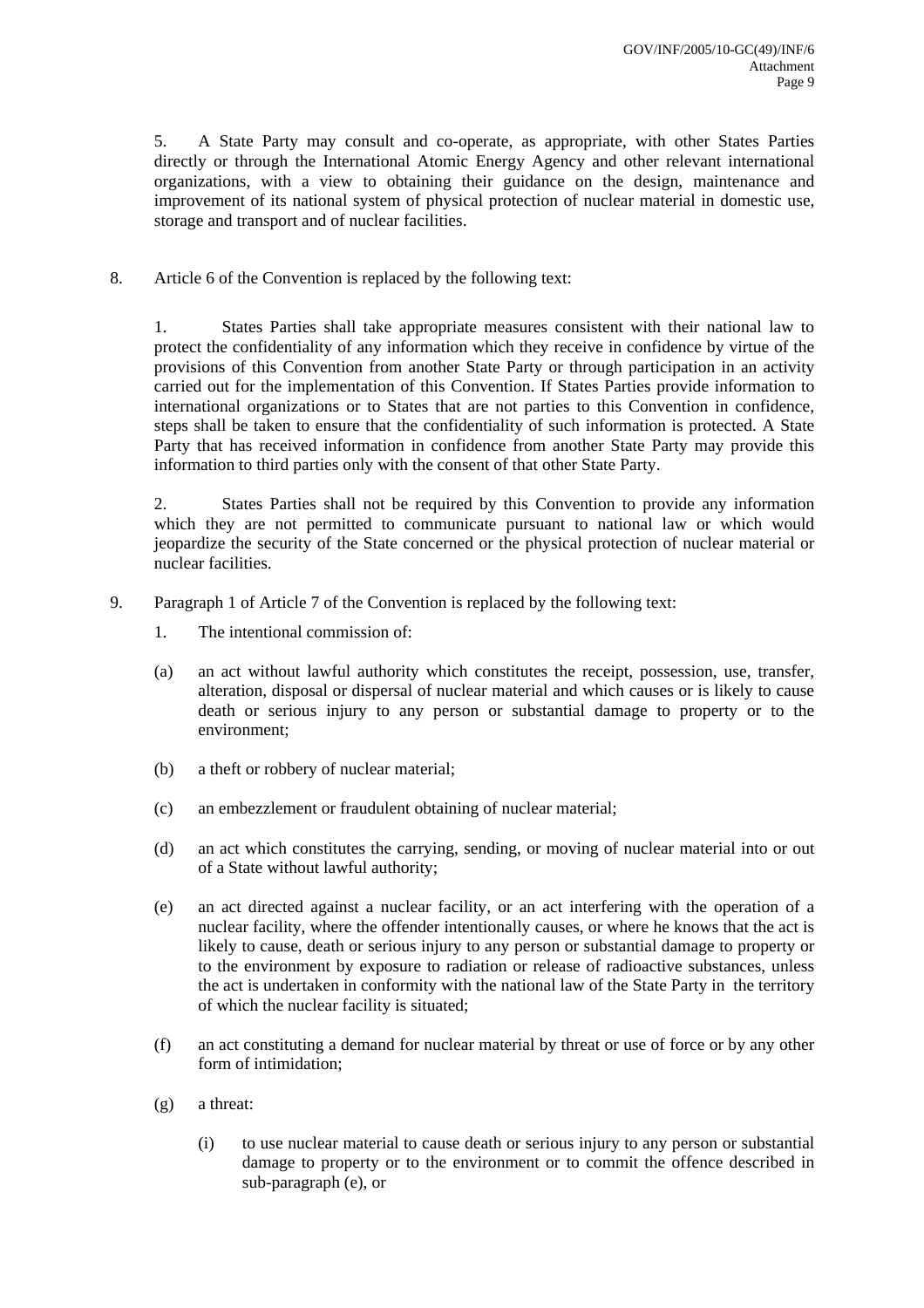- (ii) to commit an offence described in sub-paragraphs (b) and (e) in order to compel a natural or legal person, international organization or State to do or to refrain from doing any act;
- (h) an attempt to commit any offence described in sub-paragraphs (a) to (e);
- (i) an act which constitutes participation in any offence described in sub-paragraphs (a) to (h);
- (j) an act of any person who organizes or directs others to commit an offence described in sub-paragraphs (a) to (h); and
- (k) an act which contributes to the commission of any offence described in sub-paragraphs (a) to (h) by a group of persons acting with a common purpose; such act shall be intentional and shall either:
	- (i) be made with the aim of furthering the criminal activity or criminal purpose of the group, where such activity or purpose involves the commission of an offence described in sub-paragraphs (a) to (g), or
	- (ii) be made in the knowledge of the intention of the group to commit an offence described in sub-paragraphs (a) to (g)

shall be made a punishable offence by each State Party under its national law.

10. After Article 11 of the Convention, two new articles, Article 11A and Article 11B, are added as follows:

#### Article 11A

None of the offences set forth in article 7 shall be regarded for the purposes of extradition or mutual legal assistance, as a political offence or as an offence connected with a political offence or as an offence inspired by political motives. Accordingly, a request for extradition or for mutual legal assistance based on such an offence may not be refused on the sole ground that it concerns a political offence or an offence connected with a political offence or an offence inspired by political motives.

#### Article 11B

Nothing in this Convention shall be interpreted as imposing an obligation to extradite or to afford mutual legal assistance, if the requested State Party has substantial grounds for believing that the request for extradition for offences set forth in article 7 or for mutual legal assistance with respect to such offences has been made for the purpose of prosecuting or punishing a person on account of that person's race, religion, nationality, ethnic origin or political opinion or that compliance with the request would cause prejudice to that person's position for any of these reasons.

11. After Article 13 of the Convention**,** a new Article 13A is added as follows: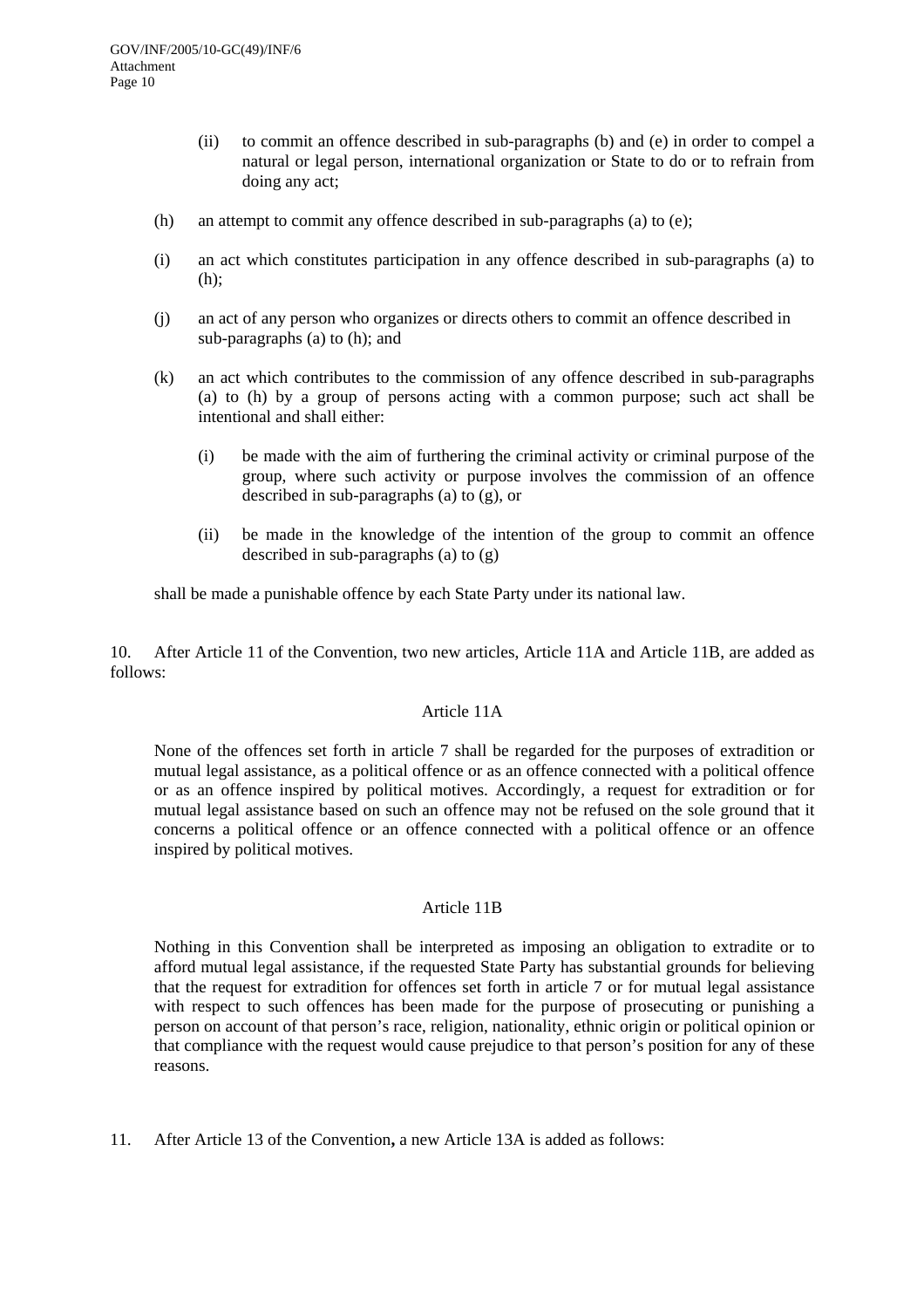#### Article 13A

Nothing in this Convention shall affect the transfer of nuclear technology for peaceful purposes that is undertaken to strengthen the physical protection of nuclear material and nuclear facilities.

12. Paragraph 3 of Article 14 of the Convention is replaced by the following text:

3. Where an offence involves nuclear material in domestic use, storage or transport, and both the alleged offender and the nuclear material remain in the territory of the State Party in which the offence was committed, or where an offence involves a nuclear facility and the alleged offender remains in the territory of the State Party in which the offence was committed, nothing in this Convention shall be interpreted as requiring that State Party to provide information concerning criminal proceedings arising out of such an offence.

13. Article 16 of the Convention is replaced by the following text:

1. A conference of States Parties shall be convened by the depositary five years after the entry into force of the Amendment adopted on 8 July 2005 to review the implementation of this Convention and its adequacy as concerns the preamble, the whole of the operative part and the annexes in the light of the then prevailing situation.

2. At intervals of not less than five years thereafter, the majority of States Parties may obtain, by submitting a proposal to this effect to the depositary, the convening of further conferences with the same objective.

14. Footnote  $\mathbf{b}'$  of Annex II of the Convention is replaced by the following text:

b/ Material not irradiated in a reactor or material irradiated in a reactor but with a radiation level equal to or less than 1 gray/hour (100 rads/hour) at one metre unshielded.

15. Footnote  $e^{i}$  of Annex II of the Convention is replaced by the following text:

 $e^{i}$  Other fuel which by virtue of its original fissile material content is classified as Category I and II before irradiation may be reduced one category level while the radiation level from the fuel exceeds 1 gray/hour (100 rads/hour) at one metre unshielded.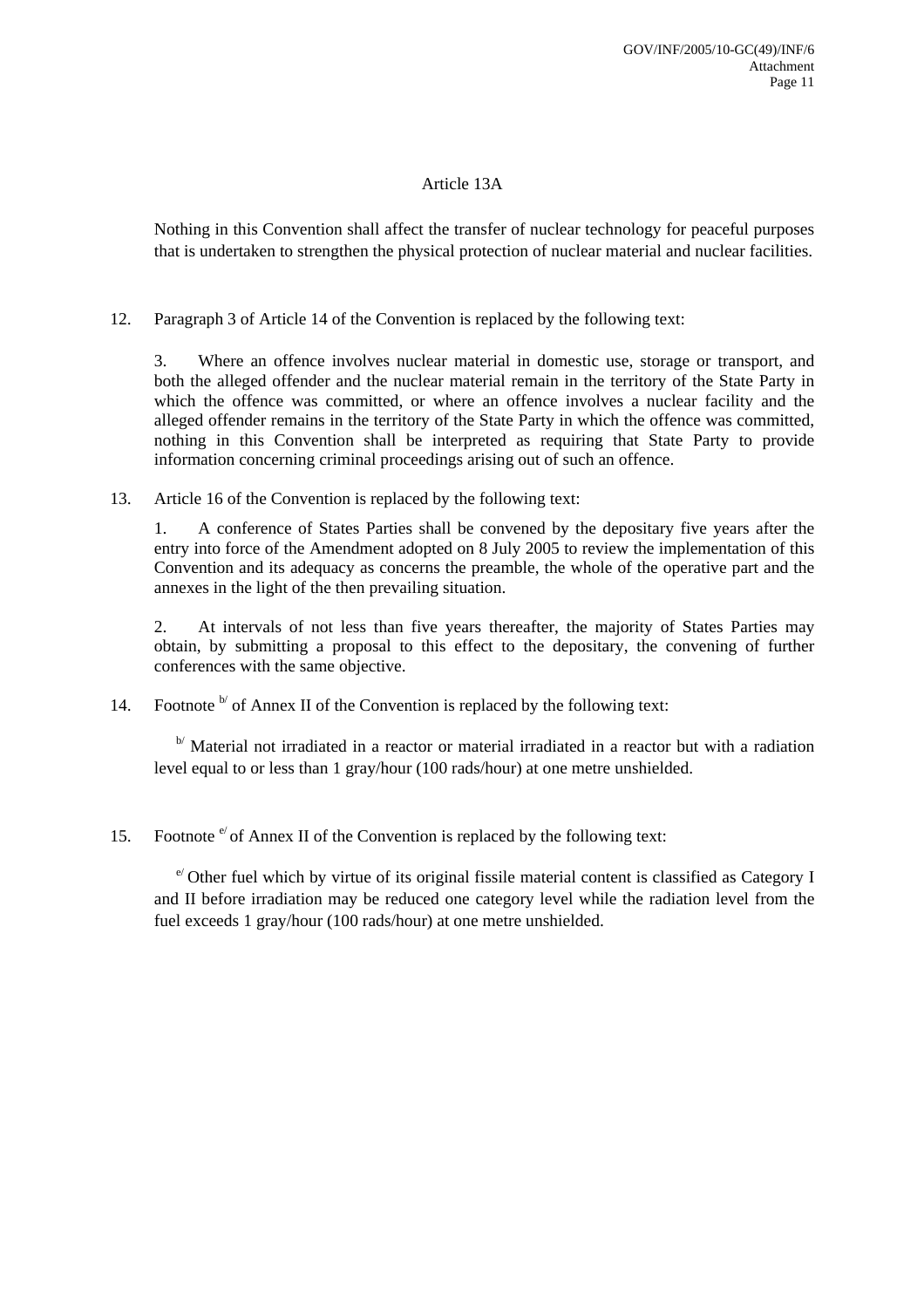## **Report by the Committee of the Whole**

1. The Committee of the Whole was established pursuant to Rule 16 of the Rules of Procedure of the Conference.

2. The Committee held six sessions between 4 and 8 July under the Chairmanship of Mr. S. McIntosh of Australia; Mr. E. Gil of Spain served as Vice-Chairperson of the Committee.

3. The Committee examined the Basic Proposal contained in Document CPPNM/AC/L.1/1/Rev.1 referred to it by the Plenary under item 8 of the Agenda of the Conference.

4. During the discussion of paragraph 9 of the Basic Proposal, some States indicated that the following part of the proposed subparagraph 1(e) of Article 7 of the Convention "…, unless the act is undertaken in conformity with the national law of the State Party in the territory of which the nuclear facility is situated" could be misinterpreted. In this context, States agreed that this phrase should be understood as covering acts of authorized persons (e.g. police, firemen, other authorities and operators) carried out in the fulfilment of their duties, so as to ensure that such acts would not constitute an offence, as described in the same article.

5. The Committee of the Whole discussed a proposal submitted by Paraguay to amend the Convention to apply to all radioactive material and associated facilities. The Committee of the Whole, while noting the value of an international legally binding instrument on the safety and security of such material and facilities, agreed that the Paraguayan proposal went well beyond the scope of the Convention, which is confined to nuclear material and nuclear facilities. Some States noted that the issue of security of radioactive material and associated facilities was being discussed by the IAEA Board of Governors and General Conference. The relevance of the Code of Conduct on the Safety and Security of Radioactive Sources, of the International Conference on the Safety and Security of Radioactive Sources, held last week in Bordeaux, France, of the Action Plan on Non Proliferation of Weapons of Mass Destruction, and of the Action Plan on Security of Radioactive Sources, both adopted by the G-8 at its Evian Summit in June 2003, were also mentioned.

6. During the discussion of paragraph 4 of Article 2 of the Basic Proposal, which deals *inter alia* with the military forces of a State in the exercise of their official duties, Argentina proposed the introduction into Article 1 (definitions) of a definition of the term "military forces of a State" that would be consistent with the definition of that term in other similar conventions, such as the International Convention for the Suppression of Terrorist Bombings. Paragraph 4 of Article 1 of that Convention defines the "military forces of a State" as "the armed forces of a State which are organized, trained and equipped under its internal law for the primary purpose of national defence or security, and persons acting in support of those armed forces who are under their formal command, control and responsibility." This proposal received broad support during the discussions on paragraph 4 of Article 2 in the Committee of the Whole. Some other States, however, indicated that the proposal was not consistent with their national law regulating the system of physical protection of nuclear material and the status of specialized forces performing tasks in this area. The said proposal, if accepted, could have led to substantial difficulties in the implementation of the Convention by those States, thus impeding their ratification of the amendment to the Convention. The Committee of the Whole concluded that consensus could not be reached on including a definition of "military forces of a State" in the amendment of the Convention, but the Committee decided to include in the record of the Committee of the Whole the proposal by Argentina as set forth above, as well as this brief description of the discussion and the conclusion of the Committee.

7. During the discussion of the proposed subparagraph 4(b) of Article 2 Mexico proposed to replace the word "inasmuch" with the word "insofar". In the broad exchange that took place, it was recognized that there is a substantive difference between both terms. Some delegations made it clear